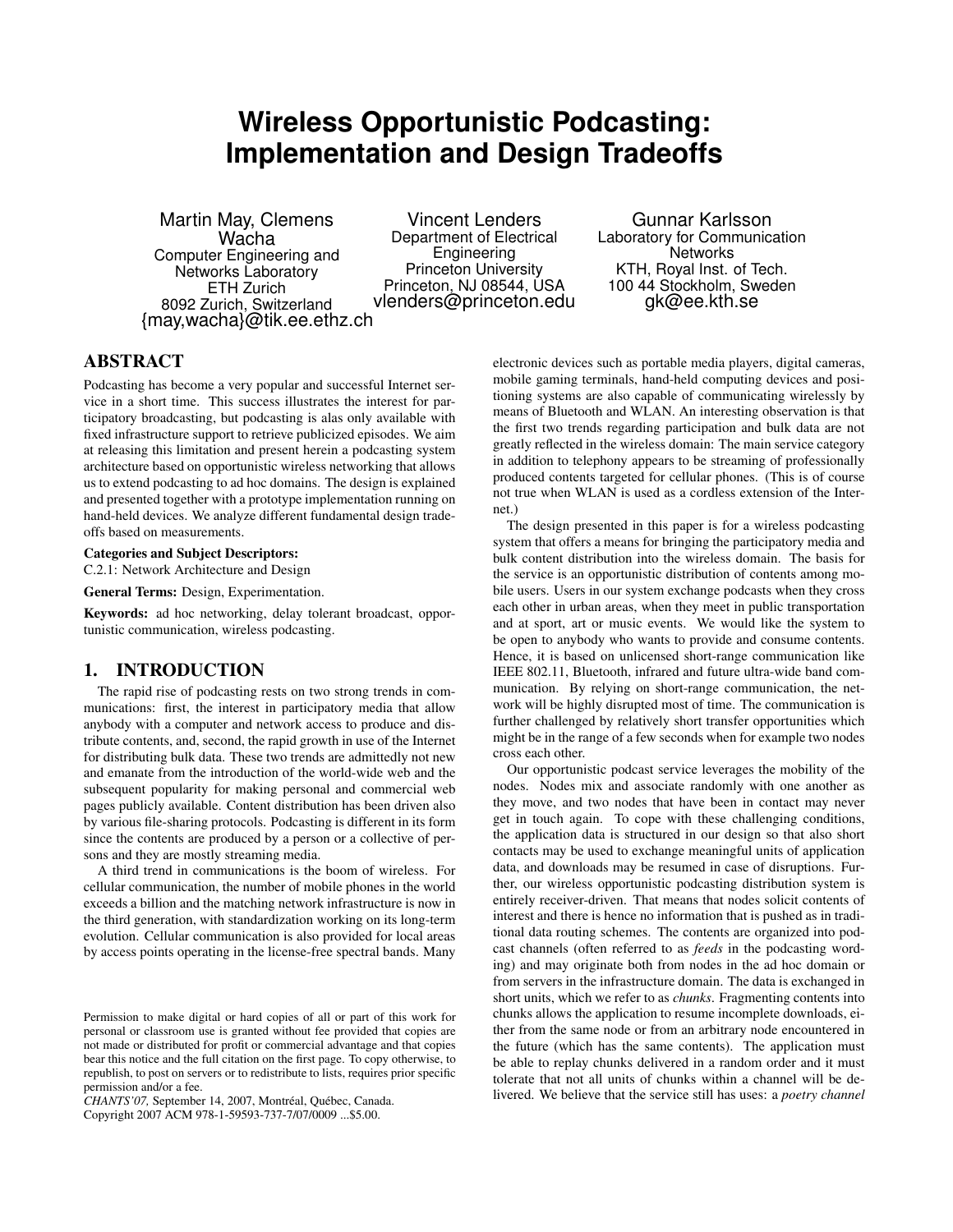could distribute people's own reading of poems, a *snapshot channel* could provide tourists' views of a city by means of pictures or small videos taken with their mobile phone and communication-capable cameras.

In this paper, we present a full implementation of the podcasting for hand-held devices and provide results from associated performance measures.

# 2. RELATED WORK

This paper complements our work on ad hoc podcasting we presented in [8]. In the previous work, we evaluated the impact of different content solicitation strategies to improve the podcast distribution speed in mobile scenarios. This paper focuses on the system architecture design and the implementation of the system on mobile devices.

There has been substantial work on peer-to-peer content distribution for the Internet. BitTorrent is a successful instance of such systems where users who retrieve contents act simultaneously as clients and servers. It has post-facto gained interest in the research community; see for instance [5]. Our podcasting system has similarities to BitTorrent, but the mobility assisted delivery means that data are provided in a random order from a random mix of peers whereas peer-to-peer content distribution systems like BitTorrent selects peers based on specific rules.

The closest research field is the delay tolerant networking. The Delay Tolerant Network Research Group (DTNRG) [1] has proposed an architecture [3] to support communication that may be used by delay tolerant applications. The architecture consists mainly of the addition of an overlay, called the bundle layer, above a network transport layer. Messages of any size are transferred in bundles in an atomic fashion that ensures node-to-node reliability. Multicast for delay-tolerant networks has been proposed in [12]. In contrast to multicast, our work assumes open user groups. The infostation concept is akin to our proposal and the paper in Ref. [10] studies means for avoiding exploitation of other nodes. We differ in that we make the nodal exchanges governed by a protocol instead of a social contract between users.

We show in [7] that delay-tolerant broadcasting between mobile nodes results in sufficiently high application level throughput even for streaming. This is the case in urban pedestrian areas with reasonably high densities of users, as well as in public transportation and in places where people gather occasionally (e.g., sport fields, shopping malls, recreational areas). Contact patterns of human mobility have been analyzed in the Haggle project [4]. This project aims at developing an application-independent networking architecture for delay-tolerant networks. In contrast, we implement the podcasting service directly on top of the link layer to exploit application-specific policies (like channel interests) in the way information spreads across the mobile users.

BlueTorrent [6] is a cooperative content sharing system for Bluetooth. It differs from our approach in the search mechanisms and the content structuring. We rely on a channel-based content structure with a subscription model whereas BlueTorrent employes flat structuring with traditional query string search. TACO-DTN [11] is a content-based dissemination system for delay tolerant networks. It is implemented as a publish/subscribe system and was mainly designed to distribute temporal events whereas our approach is implemented as a pure receiver-driven system and optimized for dissemination of streaming media.

We use bloom filters in the searching for contents; a survey of the use of bloom filters in networking is given in [2].



Figure 1: Service architecture for opportunistic podcasting.

# 3. DESIGN AND IMPLEMENTATION

This section describes the design and implementation of our opportunistic podcasting system. We first give a brief overview, then describe the system architecture, and finally disccuss the protocols involved in a pair-wise association when two devices meet.

# 3.1 Overview

In our architecture, we organize the content into *channels* to facilitate the search and the download of podcasts. Therefore, every user subscribes to the channels that he or she is interested in, and his or her device will try to retrieve any contents belonging to those channels. Following the approach used in the Internet-based podcasting protocols (RSS and the Atom syndication protocol), we structure channels into *episodes* and *enclosures*. To make efficient use of contacts with a small duration, we further divide enclosures into *chunks*, transport-level data units of a size that can typically be downloaded in an individual node encounter. Each chunk is further divided into *pieces*, the atomic transport unit of the network. The resulting system architecture is illustrated in Figure 1. Note that the architecture in the figure does not have any routing layer. The transport layer acts directly on top of the link-layer. To distribute contents among the podcasting nodes, we do not rely on any explicit multi-hop routing scheme. Instead of explicitly routing the data through specific nodes, we rely on a receiver-driven application-level dissemination model, where contents are routed implicitly as nodes retrieve contents that they request from neighboring nodes.

# 3.2 Architecture

We distinguish between an application layer, a transport layer, and the data link layer. In a first level of aggregation, the application organizes the contents in channels. Typical *channels* are for example sports channels, news channels, or music channels (of different types), but also more local or private channels like photo albums or audio recordings that user are willing to share with their surrounding.

Each channel is itself subdivided into *episodes*; each episode consists of one or more *enclosures*. Episodes are specific news programs, sports matches, or contents from specific artists. The enclosures are then smaller parts of the program, or the attachments in podcasting wording (e.g., individual files like videos of soccer matches, or music files).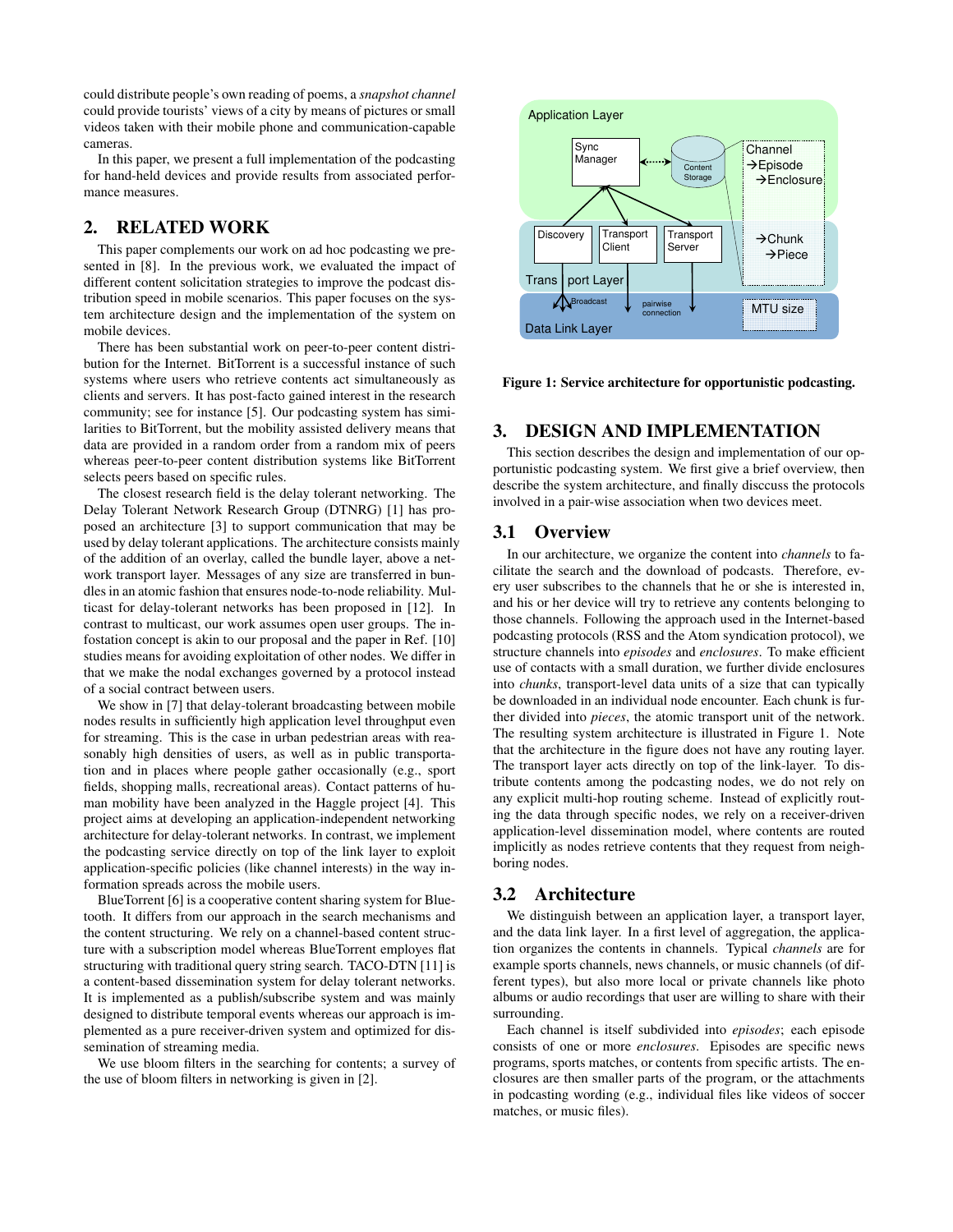| Channel                  | Episode | Enclosure        | Chunk                  | Piece      |
|--------------------------|---------|------------------|------------------------|------------|
|                          |         |                  | 256 KBytes             | MTU size   |
| <b>Fox</b>               | Today   | Video 1          | Chunk 1                | Piece 1    |
| <b>News</b>              | at      |                  |                        | Piece 2    |
|                          | noon    |                  |                        | Pieces 3-x |
|                          |         |                  | $Chunk$ 2- $x$         | Pieces x-y |
|                          |         | Video 2          | Chunk 1                | Pieces 1-x |
| Classic                  | Bach    | MP3 1            | Chunk 1                | Pieces 1-x |
| Music                    |         |                  | Chunk 2-z              | Pieces x-y |
|                          | Mozart  | MP3 1            | Chunk 1                | Pieces 1-x |
|                          |         |                  | Chunk 2                | Pieces x-y |
|                          |         | MP32             | Chunk 1                | Pieces 1-x |
|                          |         |                  | Chunk 2                | Pieces x-y |
| Rock                     | Oueen   | $1^{st}$<br>song | Chunk 1                | Pieces 1-x |
| Music                    |         | $2^{nd}$<br>song | Chunk 1                | Pieces 1-x |
| <b>Application Layer</b> |         |                  | <b>Transport Layer</b> |            |

Table 1: Data structure for example contents.

Below the application layer, the transport layer organizes the data into *chunks*. Chunks are smaller data units that should be able to download over short contacts. The use of smaller file blocks is also supported by the idea of integrating forward error correction, for instance the use of fountain codes, to speed up and secure the data transfer, specifically when chunks are received unordered. The chunks themselves are then again cut into smaller parts to optimize the interaction with the data link layer; i.e., the size is set to the MTU size of the datalink layer. Table 1 illustrates an example mix of contents organized and structured as proposed in our architecture.

Our proposed system is designed to work on any MAC architecture, however, to be effective even in the presence of short contact durations, short setup times and high data rates are important for achieving high application throughput.

Our design is further characterized by two fundamental choices. First, we allow only pairwise associations even when the MAC layer supports multi-point communication. Second, we never push contents in the network and rely instead on receiver-driven dissemination. The arguments for these two choices are simplicity and optimal usage of short contact durations. Problems and limitations of broadcast or multicast distribution have been heavily discussed in reliable multicast research for many years. But, besides being much simpler to implement, the pairwise connection also optimizes the resources available for maximal throughput over short contacts, allowing a node to complete one download instead of ending up with several downloads interrupted by mobility. Furthermore, the transport layer is able to optimize the flow control between the two nodes and is not constrained by the slowest receiver in range.

Since we do not perform multi-hop routing explicitly, the system performance is mainly determined by the selection of nodes we are synchronizing with and the order by which we download contents from the peers. This task is performed by the *synchronization manager*, depicted in Figure 1. The synchronization manager is responsible for orchestrating and maintaining state about past encounters and current neighboring devices.

At the beginning, the devices have to determine the channels for which they wish to receive contents. This might impose a bootstrap problem for new devices that do not know of any channels. In the Internet, users typically lookup podcasts of interest with the help of search engines. However, in the ad hoc domain such search engines will not be accessible. We solve this problem by introducing a discovery channel that is known to all devices participating in the service. This channel includes IDs and meta-information of all channels. Contents from this channel are propagated in the same manner as other channels and as a result, new channels are discovered as peers associate and exchange contents.

# 3.3 Association phases

We next describe the process when two nodes associate. We differentiate two phases: a *discovery phase* in which both nodes detect that they are in range and a *download phase* in which the nodes negotiate and perform episode downloads.

#### *3.3.1 Discovery phase*

We assume that every device that participates in the opportunistic podcasting belong to the same network, e.g., with IEEE 802.11 every device is configured in ad hoc mode and uses the same SSID.

While the detection of new devices in the network is handled by the MAC layer, the application in the nodes has to take care of the discovery of devices that participate in the wireless podcasting service. Therefore, each device sends out periodic *hello* messages to the broadcast address of the wireless network. Note that if broadcast is not available at the MAC layer as in Bluetooth networks, the same idea could be implemented by letting the nodes periodically scan for devices in the neighborhood (e.g., using inquiry scans in Bluetooth). Hello messages contain the following information:

- Device ID: a globally unique twenty-byte ID.
- Status (*ready* or *choked*): A device advertises itself as *chocked* when it is already associated with another peer. Otherwise, the status is *ready* and it accepts new associations.
- Service port: the transport port on which the synchronization manager listens for incoming associations.
- New content date: includes the date at which a device last downloaded new contents. This field helps reducing the resynchronization attempts in case two devices are within range for longer periods.
- Sequence number: a number incremented by the sender for each hello message. This number is used by the receiving nodes to determine if intermediate hello packets were lost.

The synchronization manager keeps track of the discovery messages received from each peer and maintains a history list.

An important aspect of the discovery process is to identify peers with a good connection. Since we designed our system for ad hoc scenarios, we have to consider the specifics of wireless communication. If a peer is far away or if the connection between the peers is hindered by walls or obstacles, we might be able to receive individual hello packets but most of the packets between those two peers will get lost. In order to discriminate such associations, we differentiate the peers based on a stability measure that accounts for the number of hello messages received in the past.

The stability measure works as follows. We count the number of hello packets that arrive at each node. The first packet received marks the peer as *fading in*. If we have received a certain number of consecutive hello packets (currently 3 in our implementation), the peer is marked as *stable* and we might associate with this node. If we do not receive hello packets for more than a timeout value (six seconds in our implementation), the peer times out and its entry is deleted (i.e., it moves to the state *away*). A peer which is not yet registered in the peer table always starts in the *away* state as indicated in Figure 2.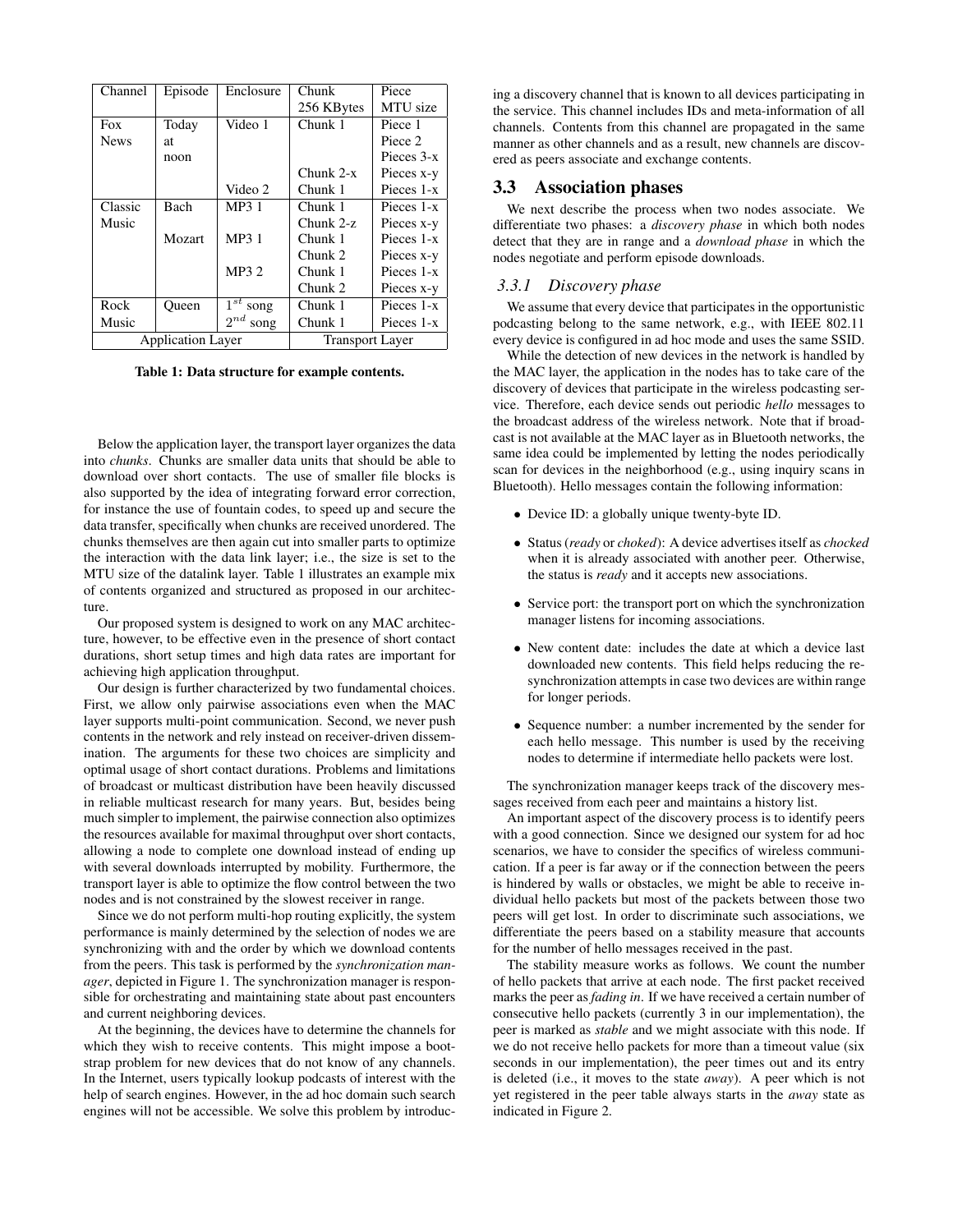

Figure 2: State diagram of discovery phase.

Another issue arises in scenarios when nodes are in range for longer durations and new contents become available. The surrounding nodes might not be aware of newly available contents, unless they constantly synchronize with all neighbors and check for updates. In our implementation we hence decided to add information about new content availability in each discovery packet (the *new content* field as mentioned previously). This *new content* field helps peers to determine if a re-synchronization might be beneficial. After an association gets terminated, the device checks if it has received new contents. If this is the case, the application updates its internal *new content* date. As this date is advertised with every discovery packet, other devices automatically know when they should trigger a re-synchronization with this device in order to download the new data. One might also think of including channel information in this field to inform which channels have been updated. However, since these hello messages are sent on a periodic basis, we decided to only include the date to keep the hello messages as small as possible.

#### *3.3.2 Download phase*

Once a podcasting device has been detected, the synchronization manager switches to the *transfer* mode which handles the synchronization. The *transfer* mode is based on a client-server model. The communication protocol is a request-response system. It is not a strict system though; some requests do not generate a response whereas other requests can generate several responses. The goal is to send as few packets as possible to reduce the communication overhead. Figure 3 illustrates the state diagram of the *transfer* mode. Due to space limitations, we do not discuss all states in details but focus on the three most important stages of a synchronization between two devices: the negotiation, query, and download stage.

In the NEGOTIATION stage, both devices determine if some of the subscribed channels are available on the other device. Instead of querying every single channel, the devices exchange a bloom filter that contains all *channel IDs* a device offers. The *bloom filter* on every device is initialized with the *channel IDs* of every *channel* on the device. Both devices then start to test their subscribed channels against the bloom filter of the other device and create a list of matching channels. This is a local process and does not involve the exchange of messages. False negatives are not possible, which means that a *channel* not found in the *bloom filter* is certain not to exist on the other device. False positives however are possible. A *channel* found in the *bloom filter* might still not exist on the other device. Although we still might query *channels* that do not exist on the other device, the number of queries is reduced and thus the filter speeds up the synchronization as we will see in the next section. Ideally, we would like to have a constant false positive probability



Figure 3: Transfer mode state diagram.

regardless of the number of *channel IDs* in the filter. Because we always know how many *channel IDs* have to be maintained in our bloom filter, we automatically adjust the filter size according to the number of channels. Every time the number of channels changes, we re-calculate the optimal size and re-create the bloom filter. As this happens relatively rarely, the overhead associated with this process is not critical. The mechanism described here is applied to the lists of channel contents only, but it could easily be applied to the synchronization of episodes and enclosures within a channel.

In the QUERY stage, a device confirms the channels selected in the previous stage and then retrieves a list of episodes offered by the remote device within those channels. Our implementation supports three different types of episode retrievals:

- 1. The peer requests any random episodes within a channel that the remote peer offers. This is particularly useful if the episodes are independent of one another (like a selection of poems).
- 2. A peer requests any episodes which are newer than a given date starting with the newest episode. This is particularly useful for news feeds in which the latest news feed has the most value.
- 3. The peer requests any episodes that are newer than a given date starting with the oldest episode. This type of retrieval is useful for episodes which depend on each other like a series.

The actual download of enclosures is handled in the DOWN-LOAD stage which usually takes up most of the connection time. The device starts to process the list of enclosures that was created in the previous stage. The download itself works analogous to the download process of BitTorrent. Missing chunks which are available at the remote peer are randomly selected and downloaded. Remark that a chunk is divided into several pieces which are requested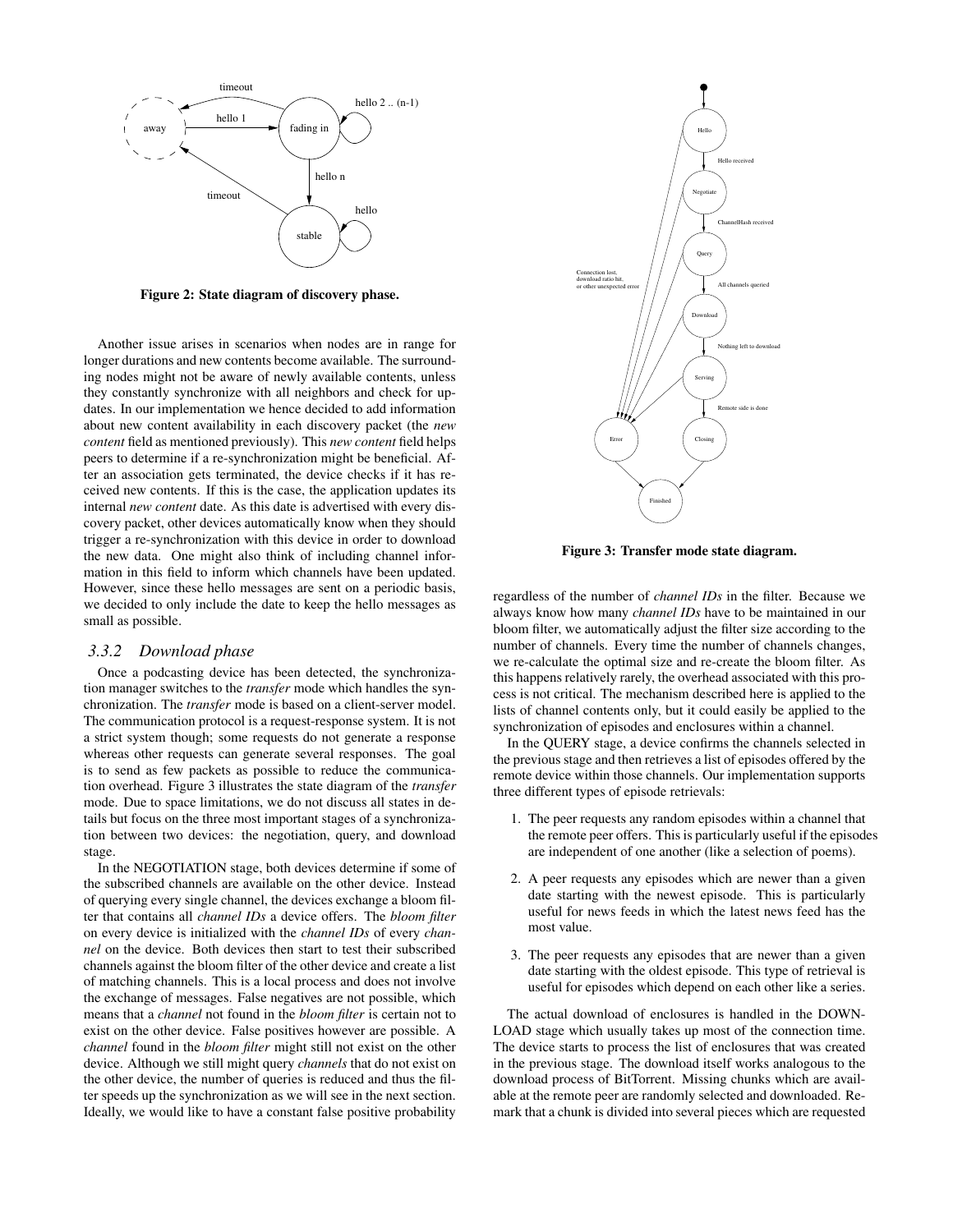one-by-one in data-link frames. The concept of chunks allows us to start downloading an enclosure even if the enclosure is only partially available at the remote peer. It does not matter if the remote peer only has part of an enclosure or if the connection gets terminated. It is always possible to resume an interrupted download from any other peer in a later synchronization attempt which helps to minimize the data to be retransmitted. Note that we share the wireless link capacity in a fair manner between the two associated nodes. That is, both nodes get half of the download throughput. However, we do not enforce any strict guarantees at the application level but rely on the MAC layer multiplexing for this.

If a device cannot find any more data to download it waits for the remote peer and terminates the connection as soon as the remote peer is done as well. Additionally, we impose an artificial limit on the associate duration. This allows a more fair content distribution in scenarios where multiple nodes are co-located, and one node has contents that the remaining nodes would like to have.

When two devices associate but have no channels or episodes to exchange, the devices could stop the synchronization without going into the download stage. A better alternative is to download contents that are not of direct interest to the user of the device, but which might be of interest to other users in future encounters. We have investigated different caching strategies for this cooperative approach in [8]; such an implementation is however not included in this paper.

### 4. EVALUATION

This section evaluates important design choices of the proposed architecture as well as the performance we might expect from a wireless opportunistic podcasting service. Our evaluation relies on our prototype implementation and focuses on typical deployment scenarios in which (i) a bunch of nodes are co-located (e.g., people in a bus) or (ii) when users are mobile and cross each other (e.g., two persons crossing each other in a street).

#### 4.1 Measurement setup

The devices we performed our measurements on are 19 HP Iraq hx2400 devices (Marvell PXA270 processor - 520 MHz) with 128 MB RAM and running Windows Mobile 2003 Second Edition as well as five IBM ThinkPad T60 laptops (Intel Centrino Core Duo T5600 - 1,83 GHz) with 1GB of RAM and running Windows XP. We were mostly interested in the performance on limited devices like the iPAQs, since we foresee that our application will run on portable devices such as mobile media players. We measured the performance on laptops in order to better understand where the bottleneck of the system lies. All devices communicated over their integrated WLAN interface (802.11b) turned into ad hoc mode. Our podcasting application is written in C++. Since we were unable to access RAW sockets in Windows Mobile Edition, we implemented our application using traditional UDP broadcast sockets (for the discovery phase) and TCP sockets (for the synchronization and download phase). Note however that our podcasting architecture does not rely on the TCP/UDP/IP protocol suite and the performance of our system is expected to be the best when directly implemented on top of the MAC layer.

The devices that participate in the podcasting system are configured in ad hoc mode using the same SSID. We were not interested in any IP-related performance issues like auto-address configuration, indeed we intend to implement our service directly on top of the MAC layer, we configure the IP addresses of all devices manually in a private IP range. To facilitate the offline log file analysis, we synchronized the local clock of the devices before every measurement, because the mobile devices had a considerable drift.

### 4.2 Discovery phase

An important aspect of opportunistic wireless podcasting is the discovery time. The discovery time is the time between the moment two nodes move into transmission range until they discover each other at the application layer and start the synchronization phase. This time is directly impacted by the interval at which the hello messages are sent. The more frequent these messages are sent, the quicker they will discover each other and be able to transfer episodes. However, these hello messages should not be sent too frequently mainly because of two reasons. First, too many such messages will cause the battery of the devices to deplete faster. Second, we observed that the processing of incoming hello messages has a significant impact on the application performance. When many devices are in direct transmission range, the multitude of incoming hello messages limits the download throughput of the actual episode downloads. For example with 19 iPAQs in range, the average download time of episodes was around 15 percent lower with a hello interval of 1 second compared to 2 seconds. This performance degradation is not because the hello messages are consuming much bandwidth, but because the processing of those messages at the receiver is consuming CPU resources. The measurements that follow in this paper all have a hello sending interval of 2 seconds, which we view as a reasonable tradeoff between discovery time and download performance.

Another important aspect regarding discovery is related to the time it takes to discover nodes having new contents of interest, after being previously associated to them. We are interested in the time it takes at the application layer to detect this new piece of contents. For this purpose, we evaluate the benefits of having the *new content* date information in the hello packets by comparing the performance we would obtain through periodic checking (involving re-associating and re-synchronizing) for new contents at the neighboring devices. We study these two strategies in a scenario comprising of iPAQs that are placed close together on a table and have been mutually synchronized (this would for example correspond in a scenario where people are in the same bus, thus within transmission range). Then, we introduce a new node having an episode of 5MB that is of interest to all other nodes (for example, a person entering the bus with new content). We measure the time it takes until the other nodes have this new episode assuming all of them are subscribed to the channel of the newly arrived episode. This time for various number of devices averaged over three different measurement runs is plotted in Figure 4. For these sets of measurements, we set the maximum association time to 10 seconds, i.e., an association will stop after 10 seconds of download time, irrespectively of the completeness of the total download (recall that this mechanism is in place to allow a fairer content distribution among the nodes). In Figure 4(a), we see the performance having the *new content* field in the hello messages. Figure 4(b) shows the result when the devices re-associate every 30 seconds to check whether a neighboring device has new contents and Figure 4(c) illustrates the performance when devices re-associate every 60 minutes. We differentiate three time metrics: (i) the time until the first device has finished the complete download of the new episode, (ii) an average over all devices, (iii) and the time until the last device has finished the download.

The download times for a re-synchronization timeout of 60 minutes are considerably larger. This is because all nodes try to download the episode from the device that originally brought it. However, after some time, some nodes have already successfully downloaded some chunks from this episode and could potentially share them. When the re-synchronization timeout is large, the nodes do not make optimal usage of the ability to download chunks from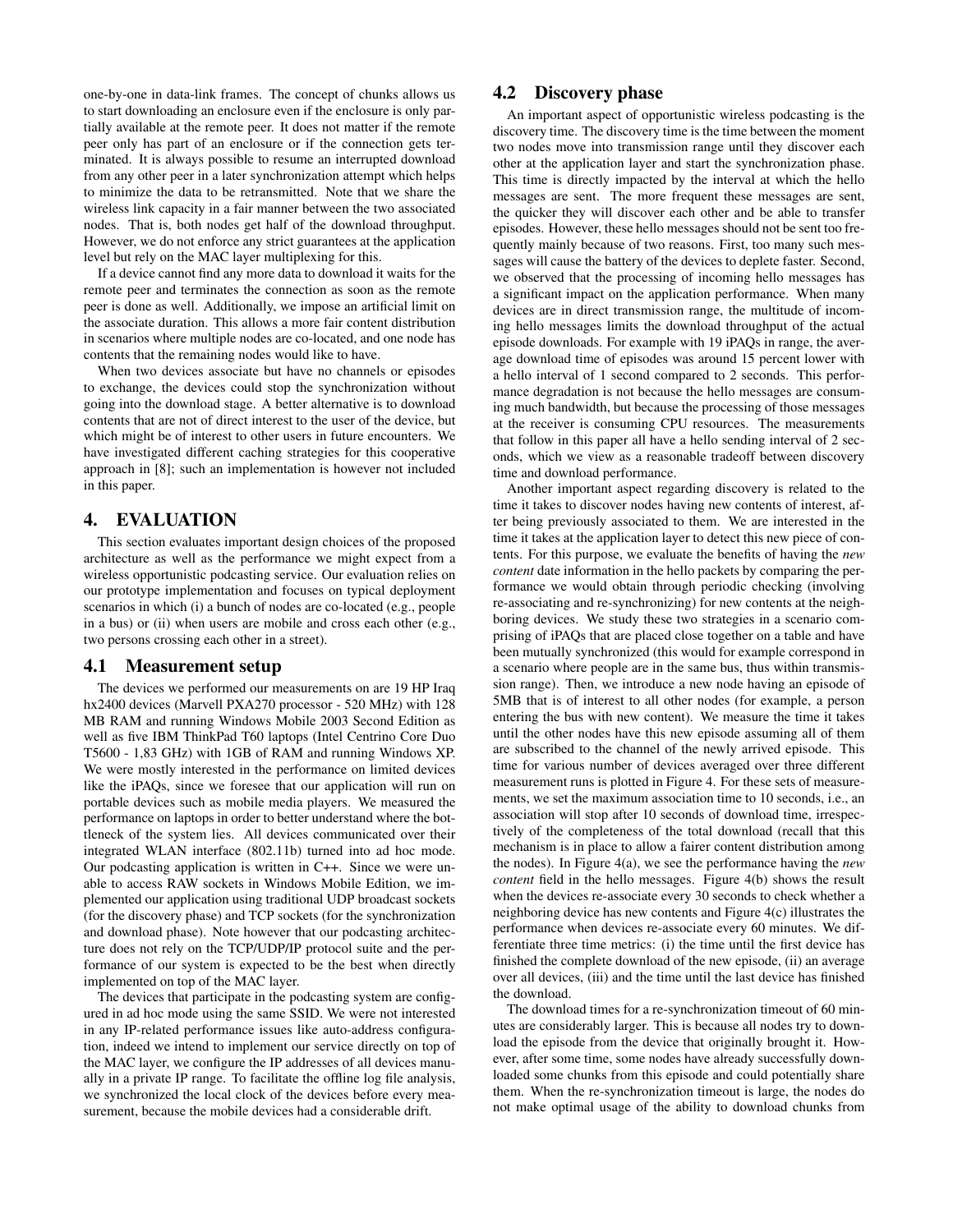

(c) Periodic re-association (every 60 minutes).

Figure 4: Time for a new episode of 5MB to be downloaded.



Figure 5: Synchronization time with and without bloom filter for different number of channels in a node's cache.

these other nodes. For a re-synchronization timeout of 30 seconds, the download times improve dramatically which means that nodes now start to better spread the chunks among themselves. The best performance is when having the *new content* field in the hello messages. Then, the neighboring nodes learn almost instantaneously when new chunks are available at the neighboring devices.

The difference between the *new content* hello messages and resynchronizing every 30 seconds is not large in this setting. However, the measurements where completed with one individual channel which makes the synchronization time rather small. When the number of channel becomes large, the difference between these two strategies is more pronounced as the synchronization time increases. Furthermore, as continuously re-synchronizing requires more communication and thus more battery power at the mobile devices.

### 4.3 Synchronization

We next look at the synchronization time. The synchronization time is the time between the moment two devices have discovered each other and associate until they start downloading episodes of interest. Figure 5 shows the performance of our implementation for different number of channels using bloom filters compared to the time it would take without bloom filters (by sending the raw meta information of all channels). The shown results are from measurements with two iPAQs lying next to each other on a table (less than one meter). The channel meta information for those measurements is on average 500 bytes, corresponding to the average size we found in Internet podcast feeds. We vary the size of the bloom filter in order to keep the rate of false positives below one percent. As a result, the bloom-filter size of for example 1000 channels is approximately 1200 bytes.

Our measurements show that the use of a bloom filter dramatically reduces the synchronization time for a large number of channels. For example, the synchronization time for 2000 channels is around one second, ten times smaller than without the bloom filter. In the worst case, the synchronization time with lots of channels and without the bloom filter would be so large that many device encounters of a small duration could not be used to transfer any episode or even any chunk.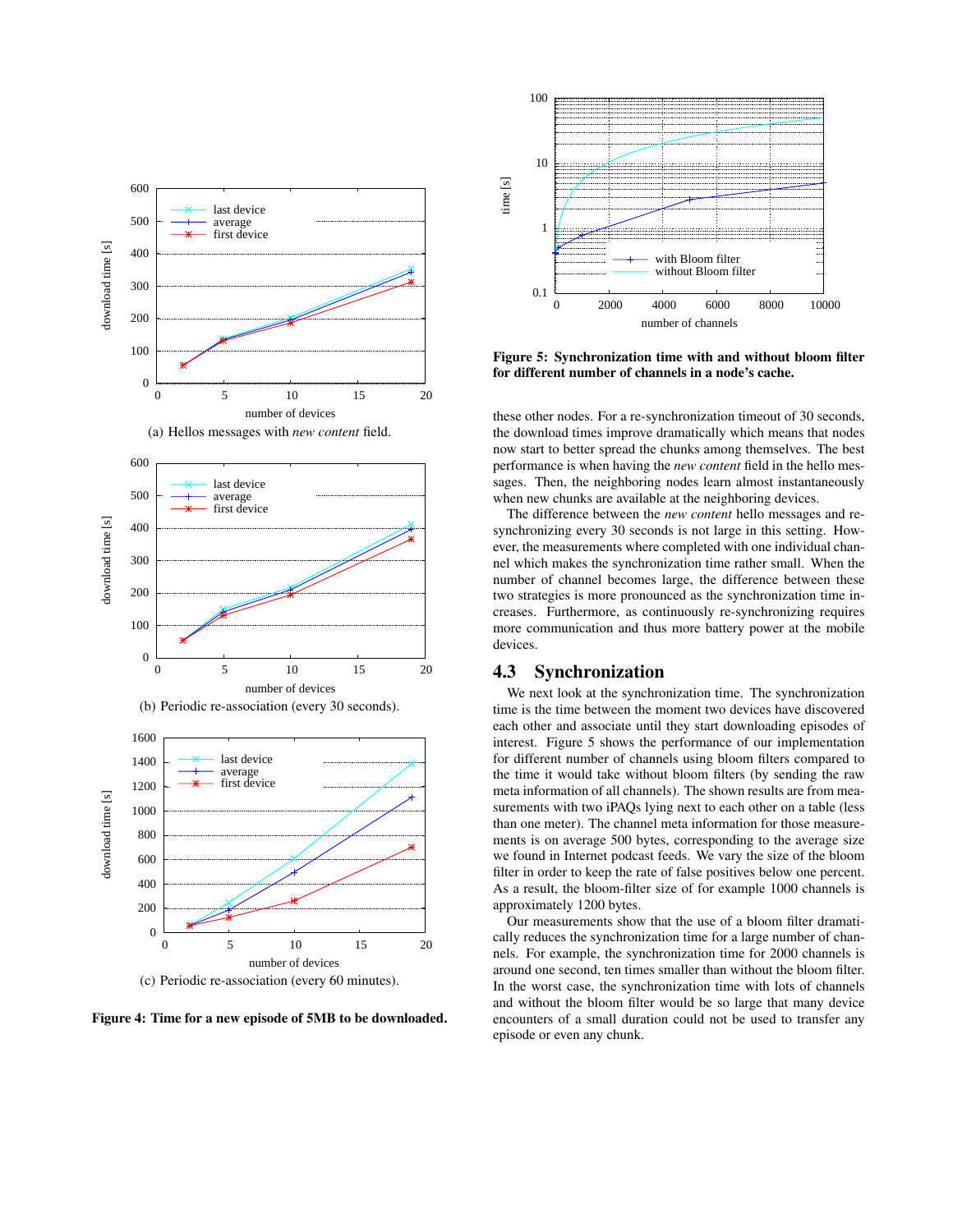

Figure 6: Download time of a 5MB episode without limiting the maximal association time.



Figure 7: Download time of 100 episodes of size 50 kB versus one episode of size 5MB.

### 4.4 Download

We artificially limit the association time to ensure that the system remains fair when multiple nodes are interested in the contents provided by just a few nodes. Without this artificial limit, the first node that associates with the node having new contents would be able to download for an indefinite amount of time, letting the other nodes starve for contents. To observe the behavior of the system without this artificial limit, we look in Figure 6 at the download time that we would get without limiting the association time when a new episode of 5MB gets available within a channel to which all surrounding iPAQs are subscribed. As we can see, the time for the first node to finish its download is almost independent of the number of neighboring devices subscribed to the channel. However, the time until the last node gets the new episode is almost 400 seconds larger for 19 devices. This is because some nodes have to wait for the complete download of other nodes before they can start downloading themselves. Comparing with a limit of 10 seconds association time in Figure 4(a), we see that all nodes get the episode at almost the same time. Regarding the average download time though, this limit adds a small penalty compared to the unlimited download approach. This increase in the average value mainly comes from the additional synchronization overhead caused by more synchronization attempts in total.

We also studied how the performance with a large number of



Figure 8: Average download time of a 5MB episode with the PDAs compared to laptops.

small episodes would be different from having fewer large episodes. Figure 7 compares the average download time varying the number of neighboring iPAQs for one episode of 5MB versus 100 episodes of 50 kB. Each of the 100 small episodes belongs to a different channel. The curves show that it is slightly more expensive to retrieve small episodes from different channels than one large episode from an individual channel. This comes from the higher synchronization overhead.

### 4.5 Hardware limitations

The maximal download throughput we measured at the application layer between two iPAQs was around 100-120 kB/s even under ideal conditions (when two devices were very close to each other, not moving, without interference from other transmissions). This is far below what one would expect from an 802.11b connection. We asked ourselves about this surprisingly low value and performed additional measurements to understand the bottleneck. First, we measured the maximum throughput when sending data over TCP between two iPAQs but without processing the data at the receiver (which we have to do in our application to interpret and store the data). We measured then a maximum throughput of around 350 KB/s. Therefore, the throughput degradation in our application must come from the processing and storing of the incoming data to the storage Flash cards. An additional measurement revealed that we can write to the storage card at a rate of around 2.5 MB/s; hence, the storage media itself is not the bottleneck. We profiled the application and realized that the slowdown comes mainly from the *memcpy* call to write data packets that we receive from the network to the card. Unfortunately, it is not possible to get rid of this *memcpy* call which would be necessary to transmit at the maximal rate of the wireless interface.

To show how our implementation performs on more capable devices like laptops, Figure 8 shows a comparison of the download time with the iPAQs and the laptops. The results are from average download measurements of 5 MB episodes showing the download time when two or five devices are placed close to each other on a table. The download time with two laptops is around 3.5 times faster than with two iPAQs. This shows that the laptops are able to transmit at the maximum transfer rate of the wireless interface (approx. 350 KB/s). For the measurements with 5 laptops and 5 iPAQs, we observe an average download time with the laptops which is 2.5 times faster than with iPAQs. This relative improvement is smaller than with two devices because two associated laptops cannot trans-